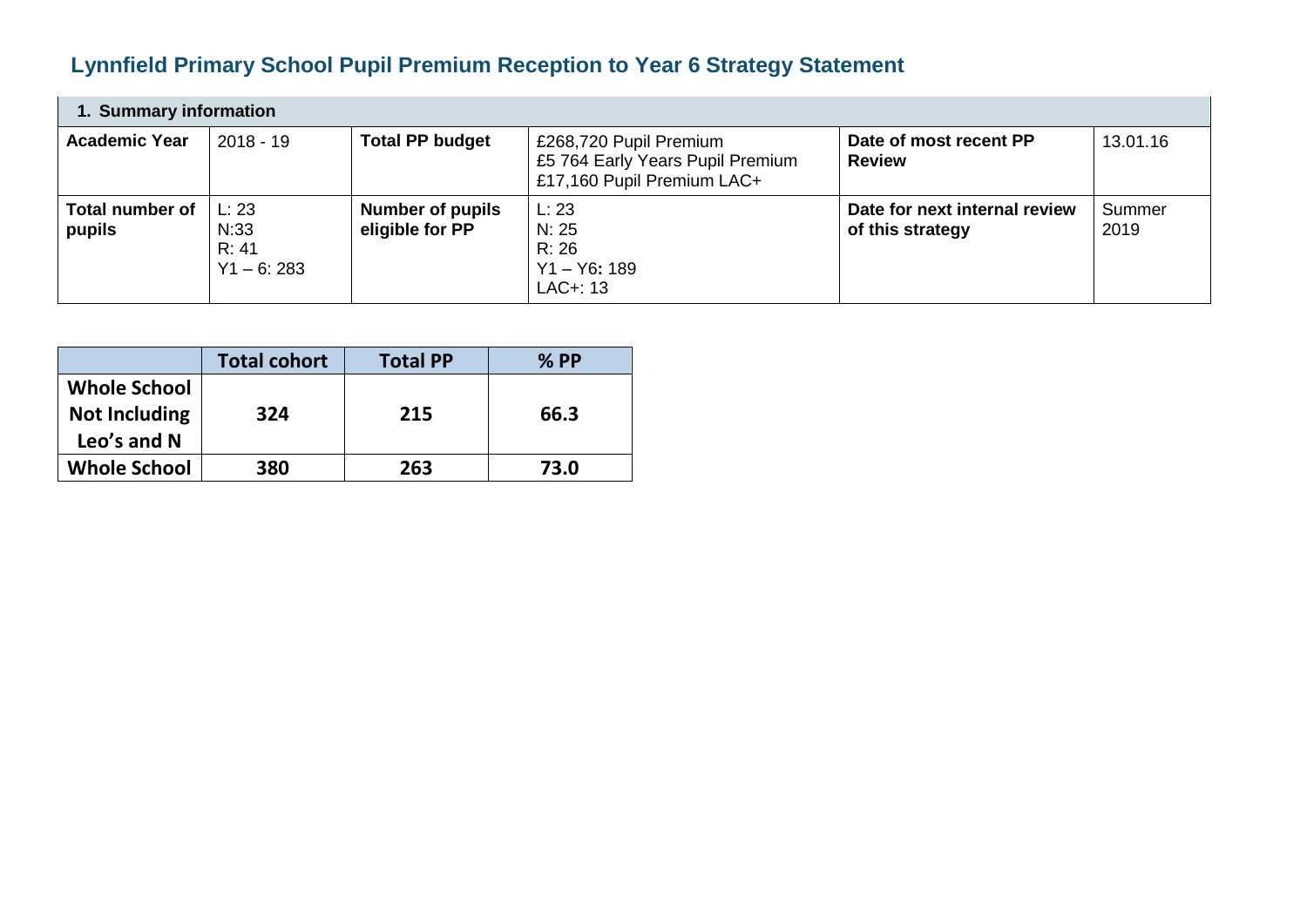| Current attainment (2017-2018)                                                           |                                            |                                            |                                                   |                                                                     |                                              |                                                     |                                                     |  |
|------------------------------------------------------------------------------------------|--------------------------------------------|--------------------------------------------|---------------------------------------------------|---------------------------------------------------------------------|----------------------------------------------|-----------------------------------------------------|-----------------------------------------------------|--|
| Pupils in total 44 (33PP)<br>PP Pupils in Attainment data (PP 3% per pupil)              | <b>School Pupil</b><br>Premium<br>Children | School NON<br>Pupil<br>Premium<br>Children | School Gap<br>PP/Non Pupil<br>Premium<br>Children | <b>School Pupil</b><br>Premium/Nati<br>onal Non<br>Pupil<br>Premium | <b>National Pupil</b><br>Premium<br>Children | <b>National Non</b><br>Pupil<br>Premium<br>Children | National Gap<br>PP/Non Pupil<br>Premium<br>Children |  |
| % achieving expected standard in reading, writing and maths End<br>of Key Stage 2        | 46                                         | 73                                         | $-27$                                             | $-24$<br>(8 pupils)                                                 |                                              |                                                     |                                                     |  |
| % achieving high standard in reading, writing and maths End of<br><b>Key Stage 2</b>     | 0                                          | 0                                          |                                                   | $-70$<br>(21 pupils)                                                |                                              |                                                     |                                                     |  |
| Percentage of pupils at the expected standard for reading                                | 52                                         | 82                                         | $-31$                                             | $-29$<br>(8 pupils)                                                 |                                              |                                                     |                                                     |  |
| Reading progress score for the disadvantaged cohort at the end of<br><b>Key Stage 2</b>  | $-3.61$                                    | $-1.42$                                    | $-2.19$                                           |                                                                     |                                              |                                                     |                                                     |  |
| Reading Scaled Score for the Disadvantaged Cohort 100+                                   | 98.9                                       | 104.3                                      | $-5.4$                                            | $-7.2$<br>(2 pupils)                                                |                                              |                                                     |                                                     |  |
| Reading Higher standard for the Disadvantaged Cohort                                     | 9                                          | 9                                          |                                                   | $-24$<br>(8 Pupils)                                                 |                                              |                                                     |                                                     |  |
| Writing progress score for the disadvantaged cohort at the end of<br><b>Key Stage 2</b>  | 1.29                                       | 4.43                                       | $-3.14$                                           |                                                                     |                                              |                                                     |                                                     |  |
| Percentage of pupils at the expected standard for writing                                | 80                                         | 91                                         | $-11%$                                            | $-3$<br>$(1$ pupil)                                                 |                                              |                                                     |                                                     |  |
| Percentage of pupils in the disadvantaged cohort working at greater<br>depth for writing | 6                                          | 55                                         | $-49$                                             | $-18$<br>(6 pupils)                                                 |                                              |                                                     |                                                     |  |
| SPaG average score for the disadvantaged cohort at the end of Key<br>Stage 2             | 101.3                                      | 105.8                                      | $-4.5$                                            | $-5.9$<br>$(1$ pupil)                                               |                                              |                                                     |                                                     |  |
| SPaG Scaled Score for the Disadvantaged Cohort 100+                                      | 69                                         | 91                                         | $-22$                                             | $-13$<br>(4 pupils)                                                 |                                              |                                                     |                                                     |  |
| SPaG High Scaled Score for the Disadvantaged Cohort 110+                                 | 6                                          | 27                                         | $-19$                                             | $-33$<br>$(11$ pupils)                                              |                                              |                                                     |                                                     |  |
| Percentage of pupils at the expected standard for maths                                  | 66                                         | 82                                         | -16                                               | $-15$<br>(5 pupils)                                                 |                                              |                                                     |                                                     |  |
| Maths progress score for the disadvantaged cohort at the end of<br><b>Key Stage 2</b>    | $-1.55$                                    | $-1.52$                                    | $-0.03$                                           |                                                                     |                                              |                                                     |                                                     |  |
| Maths Scaled Score for the Disadvantaged Cohort 100+                                     | 100.5                                      | 103.1                                      | $-2.6$                                            | $-4.9$<br>$(1$ pupil)                                               |                                              |                                                     |                                                     |  |
| Maths Exceeding the expected standard for the Disadvantaged<br><b>Cohort</b>             | 14                                         | 9                                          | $+5$                                              | $-14$<br>(4 pupils)                                                 |                                              |                                                     |                                                     |  |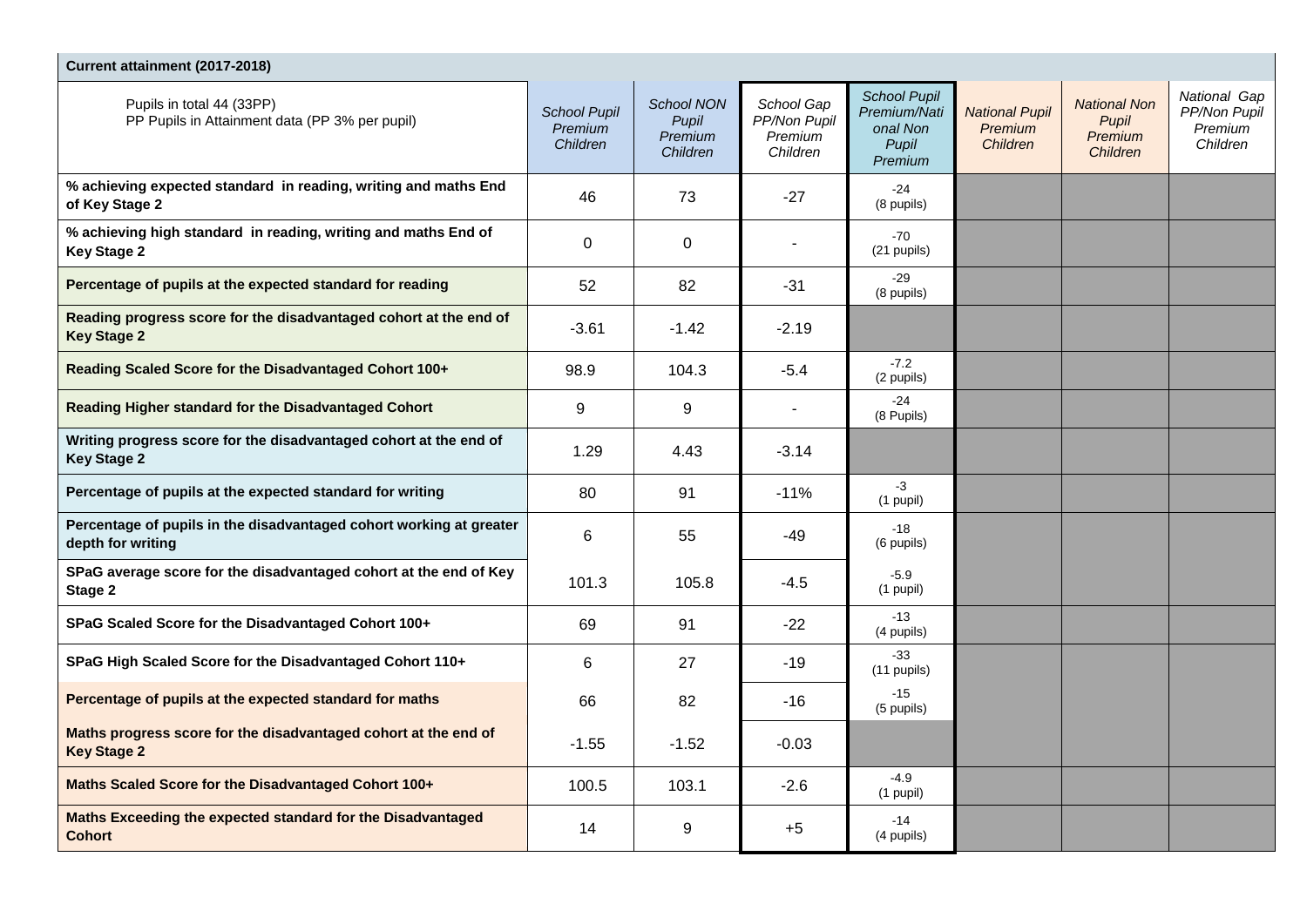|           | 2. Barriers to future attainment (for pupils eligible for PP, including high ability)                                                                                                                                                                                                                                                                                                                                                                                                                                                                                                                             |                                                                                                                                                     |  |  |  |  |  |
|-----------|-------------------------------------------------------------------------------------------------------------------------------------------------------------------------------------------------------------------------------------------------------------------------------------------------------------------------------------------------------------------------------------------------------------------------------------------------------------------------------------------------------------------------------------------------------------------------------------------------------------------|-----------------------------------------------------------------------------------------------------------------------------------------------------|--|--|--|--|--|
|           | In-school barriers (issues to be addressed in school, such as poor oral language skills)                                                                                                                                                                                                                                                                                                                                                                                                                                                                                                                          |                                                                                                                                                     |  |  |  |  |  |
| А.        | Performance of PP pupils in early reading and phonics EY - Y5 (teaching of phonics and reading) (SDP 2a 2g)                                                                                                                                                                                                                                                                                                                                                                                                                                                                                                       |                                                                                                                                                     |  |  |  |  |  |
| В.        | Performance of PP SEND pupils in reading, writing and maths (send cognitive interventions) (SDP 2b 2d 2f 2g)                                                                                                                                                                                                                                                                                                                                                                                                                                                                                                      |                                                                                                                                                     |  |  |  |  |  |
| C.        | Performance of PP pupils in reading, writing and maths and combined (raise attainment) (SDP 2b 2d 2f 2g)<br>Boys/Girls<br>i.<br>ii.<br>PA groups                                                                                                                                                                                                                                                                                                                                                                                                                                                                  |                                                                                                                                                     |  |  |  |  |  |
| D.        | Performance of PP pupils at higher standard (planning greater depth and reasoning) (SDP 2b 2c 2d 2f 2g))<br>Boys/Girls<br>ii.<br>PA groups                                                                                                                                                                                                                                                                                                                                                                                                                                                                        |                                                                                                                                                     |  |  |  |  |  |
| Ε.        | Talk matters improving quality of teaching in the early years (SDP 2e)                                                                                                                                                                                                                                                                                                                                                                                                                                                                                                                                            |                                                                                                                                                     |  |  |  |  |  |
|           | External barriers (issues which also require action outside school, such as low attendance rates)                                                                                                                                                                                                                                                                                                                                                                                                                                                                                                                 |                                                                                                                                                     |  |  |  |  |  |
| F.        | The attendance of PP pupils in identified intervention groups (SDP 4a)                                                                                                                                                                                                                                                                                                                                                                                                                                                                                                                                            |                                                                                                                                                     |  |  |  |  |  |
| G.        | The personal development and welfare of those PP pupils identified as having SEMH needs (SDP 3a)                                                                                                                                                                                                                                                                                                                                                                                                                                                                                                                  |                                                                                                                                                     |  |  |  |  |  |
|           | 3. Desired outcomes                                                                                                                                                                                                                                                                                                                                                                                                                                                                                                                                                                                               |                                                                                                                                                     |  |  |  |  |  |
|           | Desired outcomes and how they will be measured                                                                                                                                                                                                                                                                                                                                                                                                                                                                                                                                                                    | Success criteria                                                                                                                                    |  |  |  |  |  |
| Α.        | Improved quality in the teaching of reading<br>There are a significant number of pupils making progress and accelerated progress through<br>Early reading<br>the RWI program<br>Ш.<br><b>Phonics</b><br>Pupils reading ages in Y1 - Y3 increase to within 3 months of their chronological age<br>Vocabulary (comprehension in Y3 and y5)<br>III.<br>An increasing number of pupils are making accelerated progress to/are at ARE as<br>demonstrated through the scores in given standardised tests across the year Y1 - Y3<br>Targeted pupils in Y3 and Y5 make good progress in comprehension strategies (vocab) |                                                                                                                                                     |  |  |  |  |  |
| <b>B.</b> | Accelerate progress through use of cognitive interventions                                                                                                                                                                                                                                                                                                                                                                                                                                                                                                                                                        | Identified pupils in Y2 and Y6 are making accelerated progress towards their personal<br>targets                                                    |  |  |  |  |  |
| C.        | Improve current statutory results - Expected                                                                                                                                                                                                                                                                                                                                                                                                                                                                                                                                                                      | Improved results in standardised tests<br>Minutes of Pupil Progress meetings demonstrates progress and challenge                                    |  |  |  |  |  |
| D.        | Improve current statutory results - Greater Depth                                                                                                                                                                                                                                                                                                                                                                                                                                                                                                                                                                 | Improved results in standardised tests<br>Minutes of Pupil Progress meetings demonstrates progress and challenge                                    |  |  |  |  |  |
| Ε.        | Increase the number of pupils at 'typical' in the talk matters data analysis year on<br>Successful scrutiny of EY planning demonstrates teaching staff are responding to the gaps<br>as identified in the WellCom assessments<br>year.<br>Pupil Progress meetings demonstrate pupils are making progress in the communication,<br>$\bullet$<br>language and development strand of the Development Matters Document                                                                                                                                                                                                |                                                                                                                                                     |  |  |  |  |  |
| F.        | Improve attendance of all identified PP pupils                                                                                                                                                                                                                                                                                                                                                                                                                                                                                                                                                                    | Reduce PA pf PP pupils from 17/18 figure of 11.5% to 8.5% (within national comparator of<br>8.7%<br>Increase attendance of PP pupils to overall 96% |  |  |  |  |  |
| G.        | Improve the personal development and welfare of those PP pupils identified as<br>having SEMH needs                                                                                                                                                                                                                                                                                                                                                                                                                                                                                                                | Nurture School status attained                                                                                                                      |  |  |  |  |  |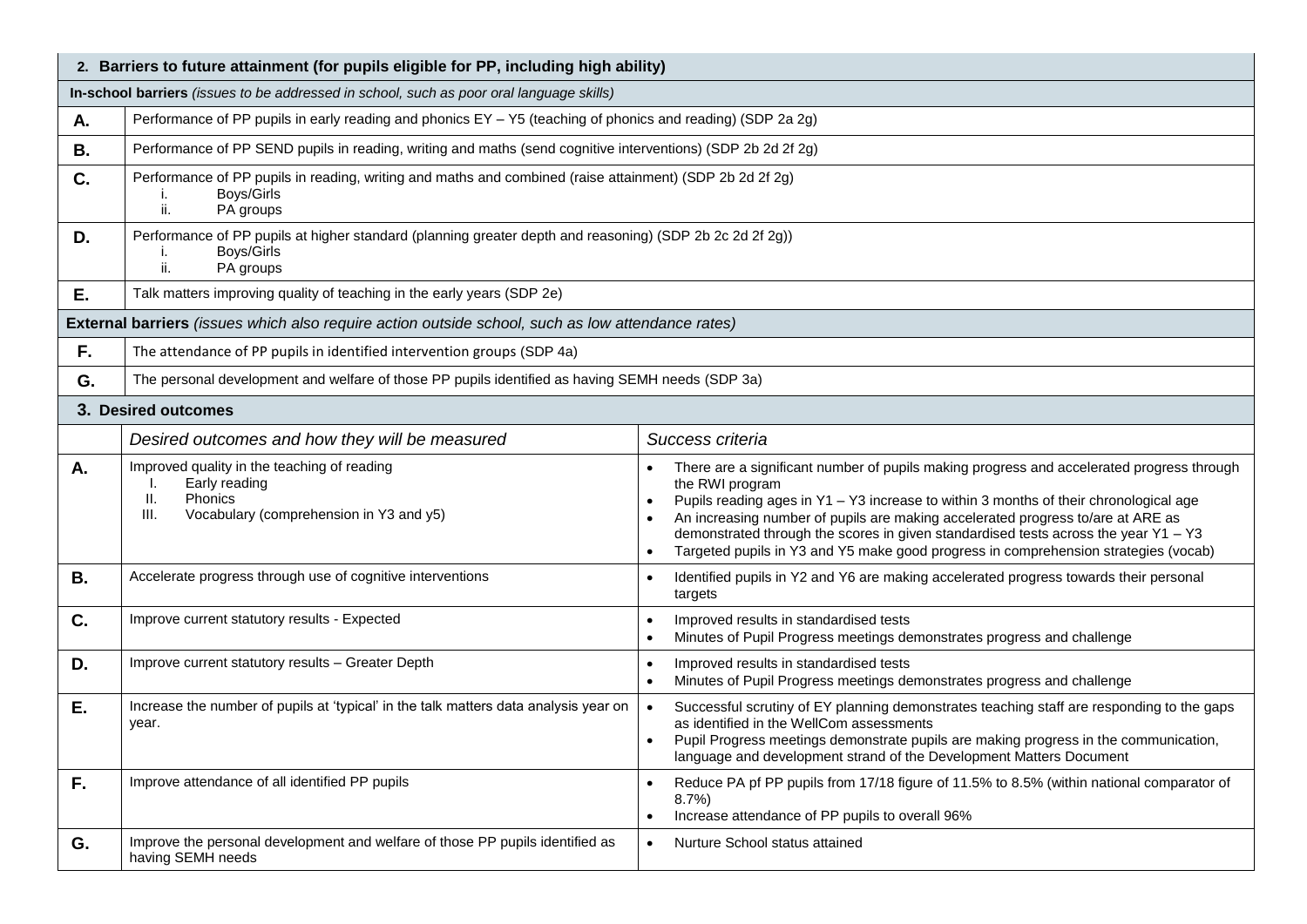| 4. Planned expenditure                                                                                                                                    |                                                                                                                                                                                             |                                                                                                                                                                                                                                                                                                                                                                                                                                                                      |                                                                                                                                                                                                                                                                                                                                                                                                                                                                              |                                                                                                   |                                                         |  |  |
|-----------------------------------------------------------------------------------------------------------------------------------------------------------|---------------------------------------------------------------------------------------------------------------------------------------------------------------------------------------------|----------------------------------------------------------------------------------------------------------------------------------------------------------------------------------------------------------------------------------------------------------------------------------------------------------------------------------------------------------------------------------------------------------------------------------------------------------------------|------------------------------------------------------------------------------------------------------------------------------------------------------------------------------------------------------------------------------------------------------------------------------------------------------------------------------------------------------------------------------------------------------------------------------------------------------------------------------|---------------------------------------------------------------------------------------------------|---------------------------------------------------------|--|--|
| Academic year                                                                                                                                             | $2018 - 19$                                                                                                                                                                                 |                                                                                                                                                                                                                                                                                                                                                                                                                                                                      |                                                                                                                                                                                                                                                                                                                                                                                                                                                                              |                                                                                                   |                                                         |  |  |
|                                                                                                                                                           | The three headings below enable schools to demonstrate how they are using the pupil premium to improve classroom pedagogy, provide targeted<br>support and support whole school strategies. |                                                                                                                                                                                                                                                                                                                                                                                                                                                                      |                                                                                                                                                                                                                                                                                                                                                                                                                                                                              |                                                                                                   |                                                         |  |  |
| i. Quality of teaching for all                                                                                                                            |                                                                                                                                                                                             |                                                                                                                                                                                                                                                                                                                                                                                                                                                                      |                                                                                                                                                                                                                                                                                                                                                                                                                                                                              |                                                                                                   |                                                         |  |  |
| <b>Desired outcome</b>                                                                                                                                    | Chosen action /<br>approach                                                                                                                                                                 | What is the evidence and rationale<br>for this choice?                                                                                                                                                                                                                                                                                                                                                                                                               | How will you ensure it is<br>implemented well?                                                                                                                                                                                                                                                                                                                                                                                                                               | <b>Staff lead</b>                                                                                 | When will you<br>review<br>implementation?              |  |  |
| (a) Improve the<br>performance of PP<br>pupils in early<br>reading, phonics<br>and vocabulary in<br>EY-Y5 (SDP 2a<br>2g)                                  | The use of the RWI from<br>$\bullet$<br>$N - Y3$<br><b>Transforming Tees</b><br>$\bullet$<br>Vocabulary Program (Y3<br>and Y5 groups)                                                       | School has had success accelerating pupil<br>progress through the use of performance<br>management and progress meetings using<br>the principles of small gains; and the the<br>RWI program<br>DFE White Paper report November<br>$\bullet$<br>2018: Research to understand<br>successful approaches to supporting the<br>most academically able disadvantaged<br>pupils<br><b>EEF Phonics</b><br>$\bullet$<br><b>EEF Reading Comprehension</b><br><b>Strategies</b> | Leadership and Infrastructure<br>PP pupils are identified<br>Termly solution focussed<br>teaching and learning meetings<br>looking at pupil progress and<br>barriers to learning<br>Academic<br>Rigorous, progress focussed<br>leadership of the RWI program<br>Rigorous teacher assessment<br>supported by Salford reading<br>age test/standardised termly<br>tests<br><b>Partnerships</b><br>Commitment to and adherence<br>to the Transforming Tees<br>Vocabulary Program | KMc - DHT<br><b>SLT</b><br>$KW - RWI$<br>lead<br>$TLF -$<br>English Lead<br>TLf - English<br>Lead | Monitor, Review and<br><b>Evaluate</b><br>Termly        |  |  |
| (b) Accelerate the<br>progress of PP<br>SEND pupils in<br>reading, writing and<br>maths through use<br>of cognitive<br>interventions<br>(SDP 2b 2d 2f 2g) | Small group intervention<br>$\bullet$<br>with the SENDco                                                                                                                                    | <b>EEF Small Group Tuition</b><br>$\bullet$<br><b>EEF Metacognition and Self-Regulation</b><br>$\bullet$<br><b>EEF: Interventions</b><br>$\bullet$                                                                                                                                                                                                                                                                                                                   | Leadership and Infrastructure<br>PP pupils are identified<br>$\bullet$<br>Termly solution focussed<br>teaching and learning meetings<br>looking at pupil progress and<br>barriers to learning<br>Academic<br>Carefully chosen intervention<br>$\bullet$<br>strategies matched to individual<br>needs<br><b>Partnerships</b><br>Intervention to compliment any<br>existing interventions by any<br>other agencies (CAMHs etc)                                                 | $CL -$<br>SENDco                                                                                  | <b>Monitor, Review and</b><br><b>Evaluate</b><br>Termly |  |  |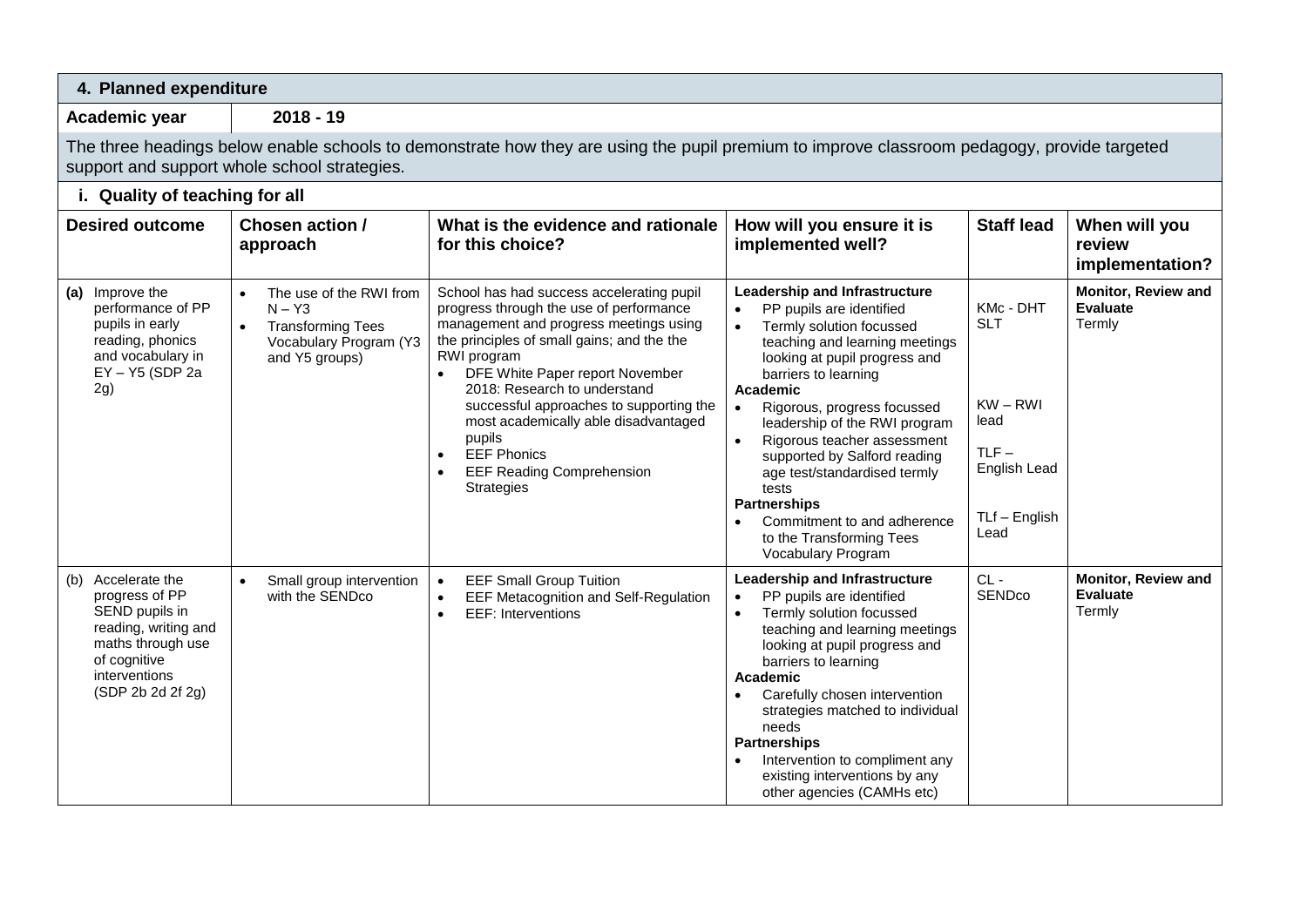| Improve the<br>(c)<br>performance of PP<br>pupils in reading,<br>writing and maths<br>and combined (raise<br>attainment) (SDP 2b<br>2d $2f(2g)$ –<br>i.Boys/Girls<br>ii.PA groups | $\bullet$<br>$\bullet$ | The school in<br>collaboration with the<br>Federation and the LA<br>Primary Advisor is<br>producing and<br>introducing refined<br>assessment materials<br>that identify indicators of<br>'greater depth' to ensure<br>rigorous adherence to<br>challenging 'precision<br>teaching' informed by<br>high quality assessment<br>across KS1 and KS2.<br>The school is delivering<br>high quality CPD on the<br>teaching of reading and<br>writing in collaboration<br>with the LA Primary<br>Advisor<br>Mastery teaching | School has had success through maintaining<br>small class sizes to enable teachers to<br>accelerate pupil progress through the use of<br>performance management and progress<br>meetings using the principles of small gains.<br><b>EEF: Mastery Learning</b><br><b>EEF Reducing Class Sizes</b><br>$\bullet$<br><b>EEF: Teaching Assistants</b><br>$\bullet$                                                                                                                                                                       | $\bullet$                          | Leadership and Infrastructure<br>PP pupils are identified<br>Termly solution focussed<br>teaching and learning meetings<br>looking at pupil progress and<br>barriers to learning<br>Work Scrutiny supported by the<br>Primary LA Primary Advisor<br>Planning and Provision support<br>from the Primary LA Advisor                                                                                                                                                                                                                      | KMc - DHT<br><b>SLT</b><br>$SS - HT$<br>$TLF -$<br>English Lead                         | Monitor, Review and<br><b>Evaluate</b><br>Termly        |
|-----------------------------------------------------------------------------------------------------------------------------------------------------------------------------------|------------------------|----------------------------------------------------------------------------------------------------------------------------------------------------------------------------------------------------------------------------------------------------------------------------------------------------------------------------------------------------------------------------------------------------------------------------------------------------------------------------------------------------------------------|-------------------------------------------------------------------------------------------------------------------------------------------------------------------------------------------------------------------------------------------------------------------------------------------------------------------------------------------------------------------------------------------------------------------------------------------------------------------------------------------------------------------------------------|------------------------------------|----------------------------------------------------------------------------------------------------------------------------------------------------------------------------------------------------------------------------------------------------------------------------------------------------------------------------------------------------------------------------------------------------------------------------------------------------------------------------------------------------------------------------------------|-----------------------------------------------------------------------------------------|---------------------------------------------------------|
| Improve the<br>(d)<br>performance of PP<br>pupils at higher<br>standard (planning<br>greater depth and<br>reasoning) (SDP 2b<br>2c 2d 2f 2g))<br>i.Boys/Girls<br>ii.PA groups     | $\bullet$<br>$\bullet$ | As above<br>More able PP pupils are<br>identified on planning to<br>ensure stretch and<br>challenge                                                                                                                                                                                                                                                                                                                                                                                                                  | The school is pleased with the embedding of<br>'mastery' teaching and learning using the<br>'White Rose' materials for the teaching of<br>mathematics across KS1 and 2 and wants<br>to continue to embed this practice<br>DFE White Paper report November<br>2018: Research to understand<br>successful approaches to supporting the<br>most academically able disadvantaged<br>pupils<br><b>EEF: Mastery Learning</b><br>$\bullet$<br><b>EEF Reducing Class Sizes</b><br>$\bullet$<br><b>EEF: Teaching Assistants</b><br>$\bullet$ | $\bullet$<br>$\bullet$<br>Academic | Leadership and Infrastructure<br>PP pupils are identified<br>Termly solution focussed<br>teaching and learning meetings<br>looking at pupil progress and<br>barriers to learning<br>PP Lead identify, track and<br>monitor more able PP pupils,<br>providing mentoring support<br>when necessary<br>Work Scrutiny supported by the<br>Primary LA Primary Advisor<br>Planning and Provision support<br>from the Primary LA Advisor<br>Planning scrutiny to ensure<br>more able PP pupils are<br>identified, stretched and<br>challenged | KMc - DHT<br><b>SLT</b><br>$SS - HT$<br>$TLF -$<br>English Lead<br>$LP$ – Maths<br>Lead | <b>Monitor, Review and</b><br><b>Evaluate</b><br>Termly |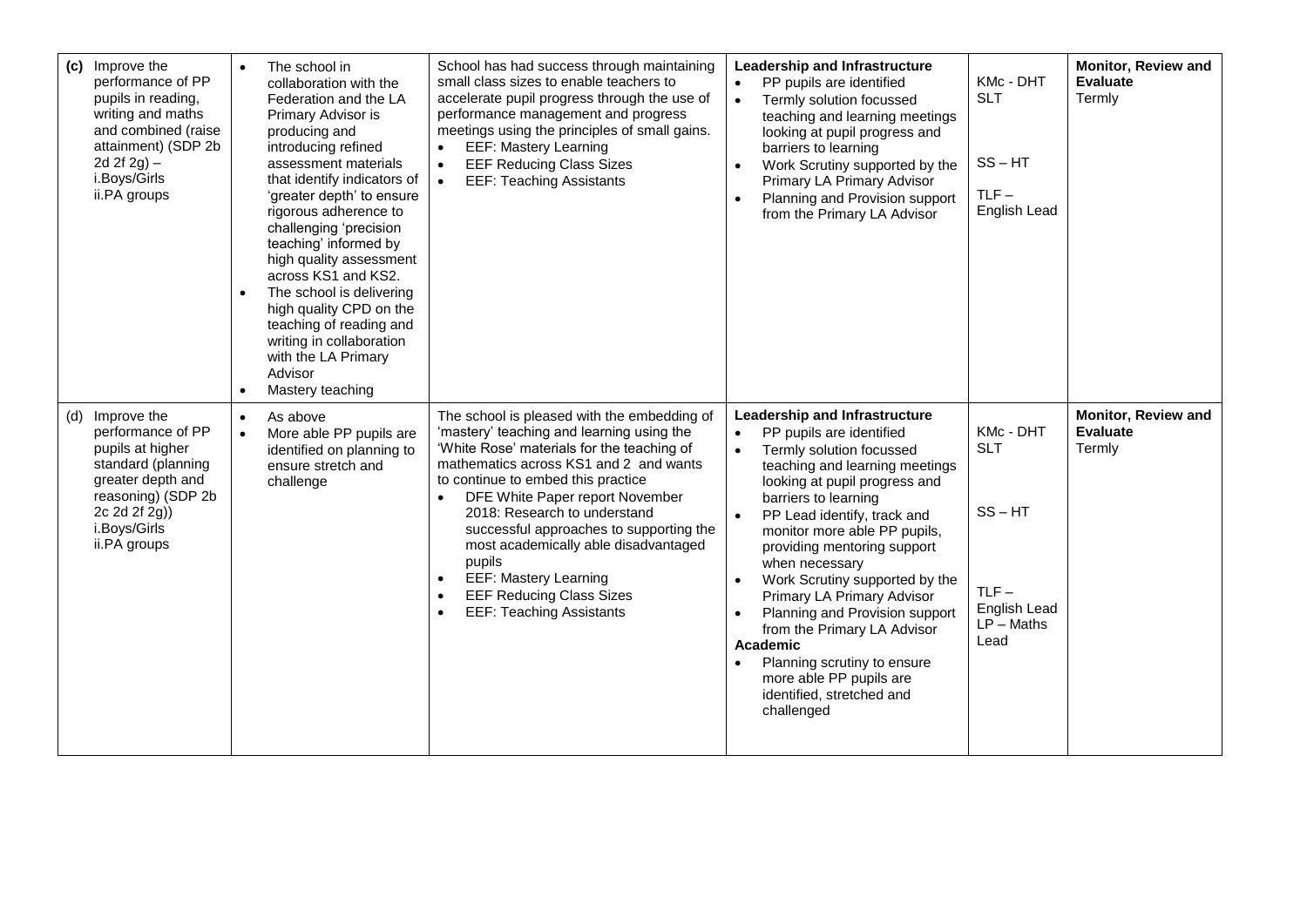| (e) | Talk matters<br>improving quality of<br>teaching in the early<br>years (SDP 2e) | $\bullet$ | The use of the<br>WellComm materials to<br>direct precision teaching<br>and provision in EY from<br>2 yrs - Rec<br>Speech and language<br>assessment of pupils in<br>Early Years and action<br>taken to remove<br>barriers.<br>Part funding of<br>enhanced<br>speech and language<br>service | School has had success accelerating pupil<br>progress through the use of performance<br>management and progress meetings using<br>the principles of small gains; the introduction<br>of the WellComm materials in EY<br>DFE White Paper report November<br>2018: Research to understand<br>successful approaches to supporting the<br>most academically able disadvantaged<br>pupils<br><b>EEF Early Years Intervention</b><br><b>EEF Talk matters</b><br>$\bullet$<br>EEF Oral Language Interventions<br>$\bullet$                                                                             | <b>Leadership and Infrastructure</b><br>Monitor, Review and<br>KMc - DHT<br><b>Evaluate</b><br>PP pupils are identified<br><b>SLT</b><br>Termly<br>Termly solution focussed<br>teaching and learning meetings<br>looking at pupil progress and<br>Termly<br>barriers to learning<br>$JW - EY$<br>Planning and Provision EY<br>lead<br>scrutinies completed focussed<br>on provision as directed by<br>WellCom assessments<br><b>SLT</b><br>Termly solution focussed<br>teaching and learning meetings<br>looking at pupil progress and<br>barriers to learning<br><b>Partnerships</b><br>Intervention to compliment any<br>existing interventions - SALT |
|-----|---------------------------------------------------------------------------------|-----------|----------------------------------------------------------------------------------------------------------------------------------------------------------------------------------------------------------------------------------------------------------------------------------------------|-------------------------------------------------------------------------------------------------------------------------------------------------------------------------------------------------------------------------------------------------------------------------------------------------------------------------------------------------------------------------------------------------------------------------------------------------------------------------------------------------------------------------------------------------------------------------------------------------|----------------------------------------------------------------------------------------------------------------------------------------------------------------------------------------------------------------------------------------------------------------------------------------------------------------------------------------------------------------------------------------------------------------------------------------------------------------------------------------------------------------------------------------------------------------------------------------------------------------------------------------------------------|
| (f) | Raise aspirations of<br>PP pupils                                               | $\bullet$ | laspire<br>Cluster work<br>Student council                                                                                                                                                                                                                                                   | iAspire evidence shows the impact of the<br>school's work in developing aspirations with<br>one of its partner secondary schools. This<br>work will be further developed during 2018 -<br>19 through collaboration with the local cluster<br>primary schools, a different partner<br>secondary school and the local tertiary<br>college to highlight and develop 'aspirations'<br>for all pupils, focusing on Y4 - Y6. The<br>school council continues to give pupils the<br>opportunity to have a forum for their voice<br>and is represented elected representatives,<br>some of which are PP | Monitor, Review and<br><b>Leadership and Infrastructure</b><br>KMc-DHT<br><b>Evaluate</b><br>PP pupils are identified<br><b>Cultural</b><br>July 19<br><b>Humanities</b><br>laspire pathway completed<br>$\bullet$<br>faculty Lead<br>Cluster partnership work<br>DC and<br>completed<br>Monitoring<br>School council attend meetings<br>$\bullet$<br>Lead TLF<br>both in school and at other<br>schools<br>KMc - DHT                                                                                                                                                                                                                                    |
| (g) | Ensure access to<br>educational visits                                          | $\bullet$ | Directly address, if<br>necessary material<br>poverty                                                                                                                                                                                                                                        | School is pleased with the number of<br>educational visits pupils are attending in<br>order to widen their horizons and open their<br>minds to new opportunities. Pupils                                                                                                                                                                                                                                                                                                                                                                                                                        | <b>Leadership and Infrastructure</b><br><b>Monitor, Review and</b><br><b>Evaluate</b><br>PP pupils are identified<br><b>Material poverty</b><br>July 19<br>All pupils attend school<br>trips/events                                                                                                                                                                                                                                                                                                                                                                                                                                                      |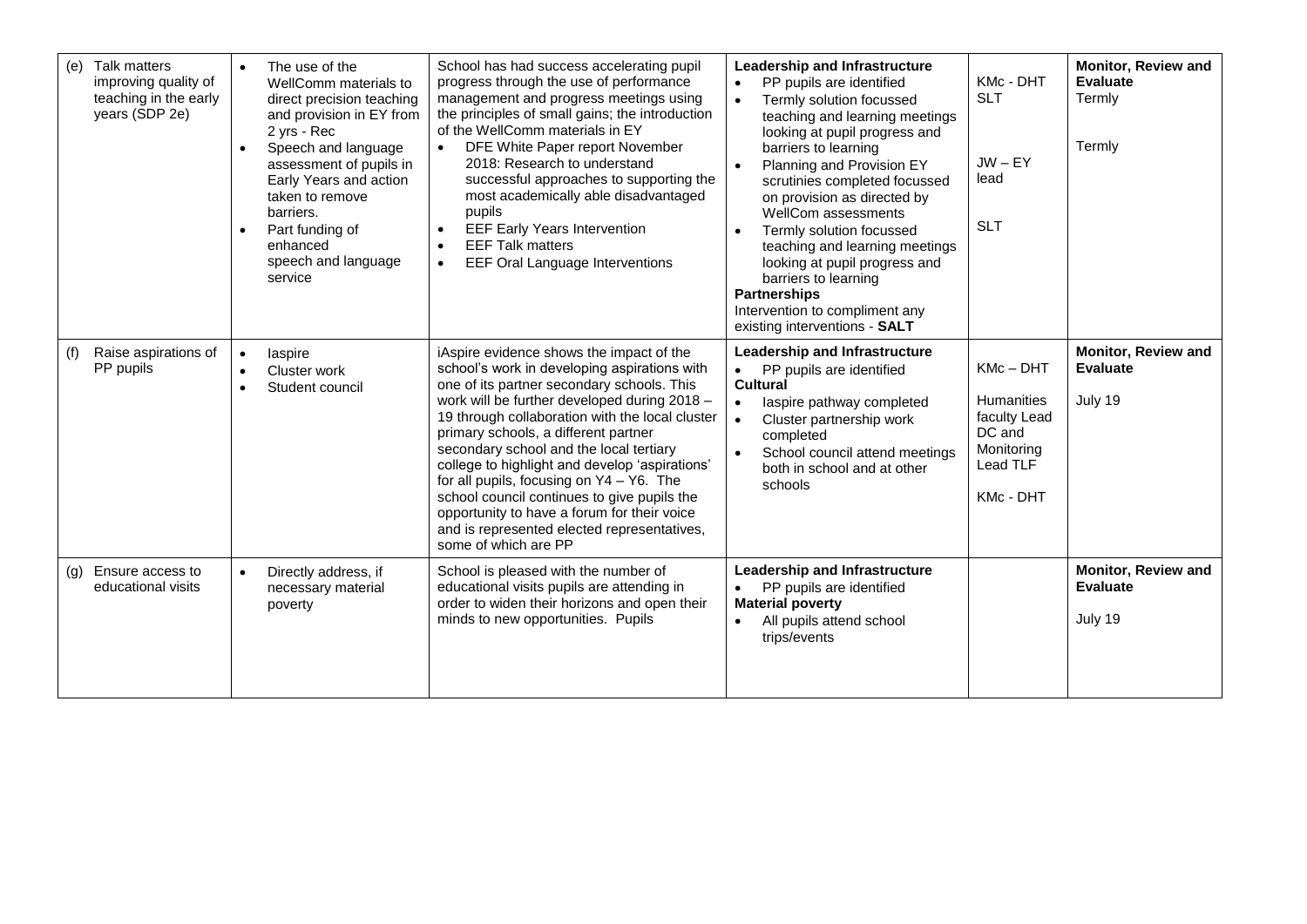| ii. Targeted support                                                                                                     |                                                                                                                                                                                                                                                                                                                         |                                                                                                                                                                                                                                                                 |                                                                                                                                                                                                                                                                                                                                                                                                                                                                                                                                                                                                                                                                                   |                                                |                                            |  |  |
|--------------------------------------------------------------------------------------------------------------------------|-------------------------------------------------------------------------------------------------------------------------------------------------------------------------------------------------------------------------------------------------------------------------------------------------------------------------|-----------------------------------------------------------------------------------------------------------------------------------------------------------------------------------------------------------------------------------------------------------------|-----------------------------------------------------------------------------------------------------------------------------------------------------------------------------------------------------------------------------------------------------------------------------------------------------------------------------------------------------------------------------------------------------------------------------------------------------------------------------------------------------------------------------------------------------------------------------------------------------------------------------------------------------------------------------------|------------------------------------------------|--------------------------------------------|--|--|
| <b>Desired outcome</b>                                                                                                   | <b>Chosen</b><br>action/approach                                                                                                                                                                                                                                                                                        | What is the evidence and<br>rationale for this choice?                                                                                                                                                                                                          | How will you ensure it is<br>implemented well?                                                                                                                                                                                                                                                                                                                                                                                                                                                                                                                                                                                                                                    | <b>Staff lead</b>                              | When will you<br>review<br>implementation? |  |  |
| (h) Improve the<br>attendance of PP pupils<br>in identified intervention<br>groups (SDP 4a)                              | AHT (Pastoral )has<br>devised a 'wave<br>approach' to identify the<br>intervention required to<br>support families<br>Wave 1: 95% - 96%<br>$\circ$<br>Wave 2: 91% - 94%<br>$\circ$<br>Wave 3: 89% - 90%<br>$\circ$<br>Wave 4:88% and below<br>$\circ$<br>Establish parent learning<br>$\bullet$<br>network meetings     | DFE White Paper report November<br>$\bullet$<br>2018: Research to understand<br>successful approaches to supporting<br>the most academically able<br>disadvantaged pupils<br><b>EEF Parental Engagement</b>                                                     | Leadership and Infrastructure<br>PP pupils are identified<br>$\bullet$<br>AHT (Pastoral) to lead initiative<br>PSA to be fully involved in the<br>implementation of the initiative<br><b>Partnerships</b><br>School and LA Attendance officer<br>to meet and action plan termly<br>Parent learning meetings to be<br>planned and facilitated in school                                                                                                                                                                                                                                                                                                                            | LC (AHT)                                       | Termly                                     |  |  |
| (i) Improve the personal<br>development and welfare<br>of those PP pupils<br>identified as having<br>SEMH needs (SDP 3a) | Revise and embed an<br>$\bullet$<br>attachment focused<br>behaviour strategy<br><b>Embed ACE awareness</b><br>$\bullet$<br>across school<br>Develop trauma informed<br>$\bullet$<br>and attachment aware<br>approaches to provision<br>Embed Play Therapy as<br>$\bullet$<br>part of the school's SEMH<br>provision map | School has been pleased with the impact<br>of 'nurture lite' and 'mentoring' on<br>developing emotional literacy last year.<br>We want to extend the principles further<br>into the work of the school<br><b>EEF Social and Emotional Learning</b><br>$\bullet$ | Leadership and Infrastructure<br>PP SEMH pupils are identified<br>$\bullet$<br>Termly solution focussed<br>$\bullet$<br>teaching and learning meetings<br>looking at pupil progress and<br>barriers to learning<br><b>Partnerships</b><br>Attain nurture school status<br>Termly meeting with Play<br>therapist focussed on impact<br>Supervision meetings with the EP<br>Analysis of Boxall data for<br>targeted pupils<br><b>Cultural</b><br>Pupils experience home type<br>cultural celebrations (birthday<br>parties, Christmas day etc)<br><b>Addressing Material Poverty</b><br>Materials associated with cultural<br>celebrations such as gifts to be<br>purchased/sourced | CL (Sendco)<br>&KMc<br><b>SLT</b><br><b>CL</b> | <b>July 2019</b>                           |  |  |
|                                                                                                                          |                                                                                                                                                                                                                                                                                                                         |                                                                                                                                                                                                                                                                 | <b>Total budgeted cost</b>                                                                                                                                                                                                                                                                                                                                                                                                                                                                                                                                                                                                                                                        |                                                |                                            |  |  |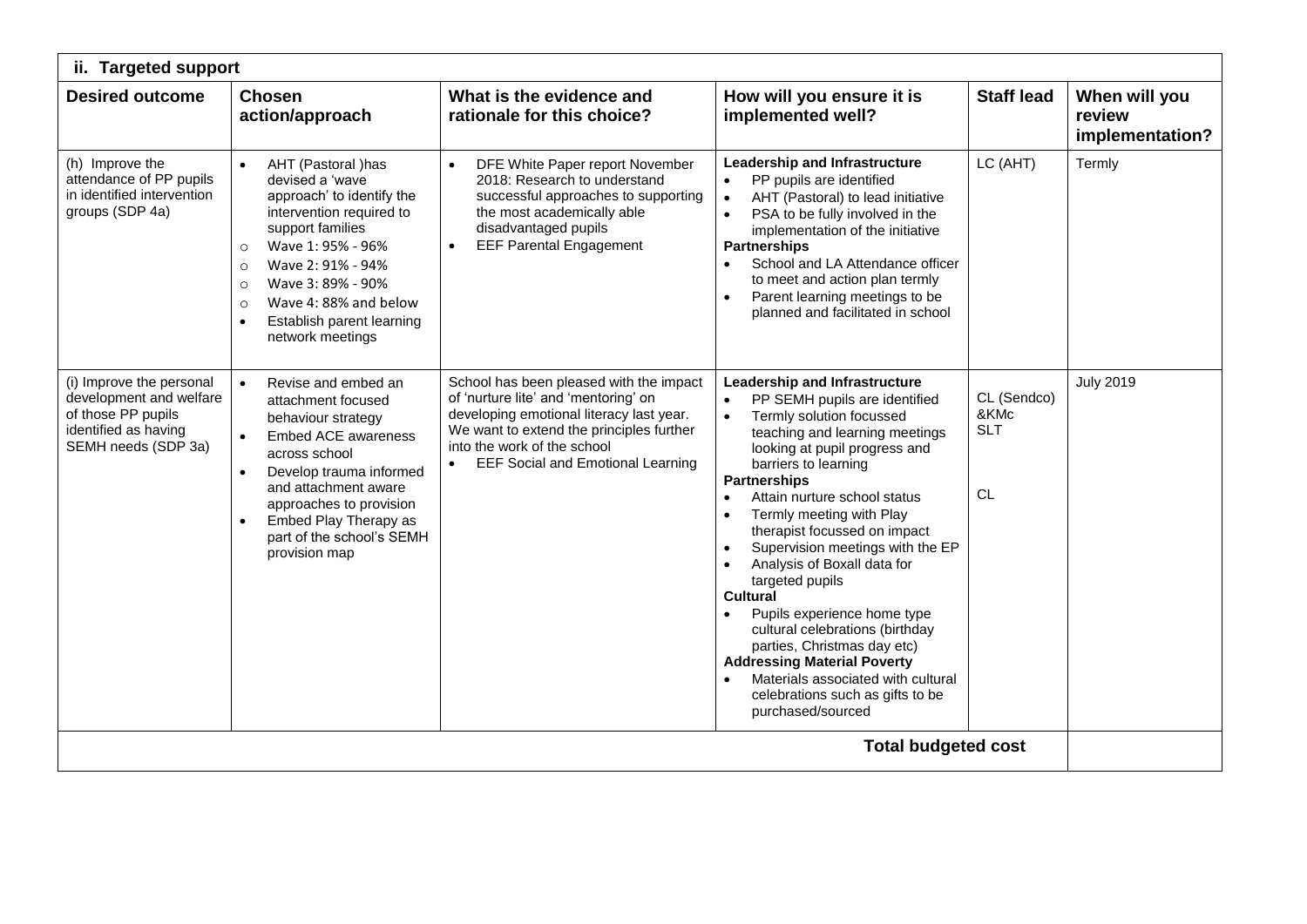| 5. Review of expenditure                                                                                            |                               |                                                                                                                       |                                                                                    |             |  |  |
|---------------------------------------------------------------------------------------------------------------------|-------------------------------|-----------------------------------------------------------------------------------------------------------------------|------------------------------------------------------------------------------------|-------------|--|--|
| Previous Academic Year 2018 - 19                                                                                    |                               |                                                                                                                       |                                                                                    |             |  |  |
|                                                                                                                     |                               |                                                                                                                       |                                                                                    |             |  |  |
| <b>Desired outcome</b>                                                                                              | <b>Chosen action/approach</b> | <b>Impact:</b> Did you meet the success criteria?<br>Include impact on pupils not eligible for PP, if<br>appropriate. | <b>Lessons learned</b><br>(and whether you will<br>continue with this<br>approach) | <b>Cost</b> |  |  |
| A Improve the performance of PP<br>pupils in early reading, phonics and<br>vocabulary in EY - Y5 (SDP 2a 2g)        | $\bullet$                     |                                                                                                                       |                                                                                    |             |  |  |
| B Accelerate the progress of PP<br>SEND pupils in reading, writing and<br>maths through use of cognitive            | $\bullet$                     |                                                                                                                       |                                                                                    |             |  |  |
| C Improve the performance of PP<br>pupils in reading, writing and maths<br>and combined (raise attainment) (SDP     | $\bullet$                     |                                                                                                                       |                                                                                    |             |  |  |
| D Improve the performance of PP<br>pupils at higher standard (planning<br>areater depth and reasoning) (SDP 2b      | $\bullet$                     |                                                                                                                       |                                                                                    |             |  |  |
| E Talk matters improving quality of<br>teaching in the early years (SDP 2e)                                         | $\bullet$                     |                                                                                                                       |                                                                                    |             |  |  |
| F Raise aspirations of PP pupils                                                                                    | $\bullet$                     |                                                                                                                       |                                                                                    |             |  |  |
| G Ensure access to educational visits                                                                               | $\bullet$                     |                                                                                                                       |                                                                                    |             |  |  |
| H Improve the attendance of PP pupils<br>in identified intervention groups (SDP<br>4a)                              | $\bullet$                     |                                                                                                                       |                                                                                    |             |  |  |
| I Improve the personal development<br>and welfare of those PP pupils<br>identified as having SEMH needs (SDP<br>3a) | $\bullet$                     |                                                                                                                       |                                                                                    |             |  |  |